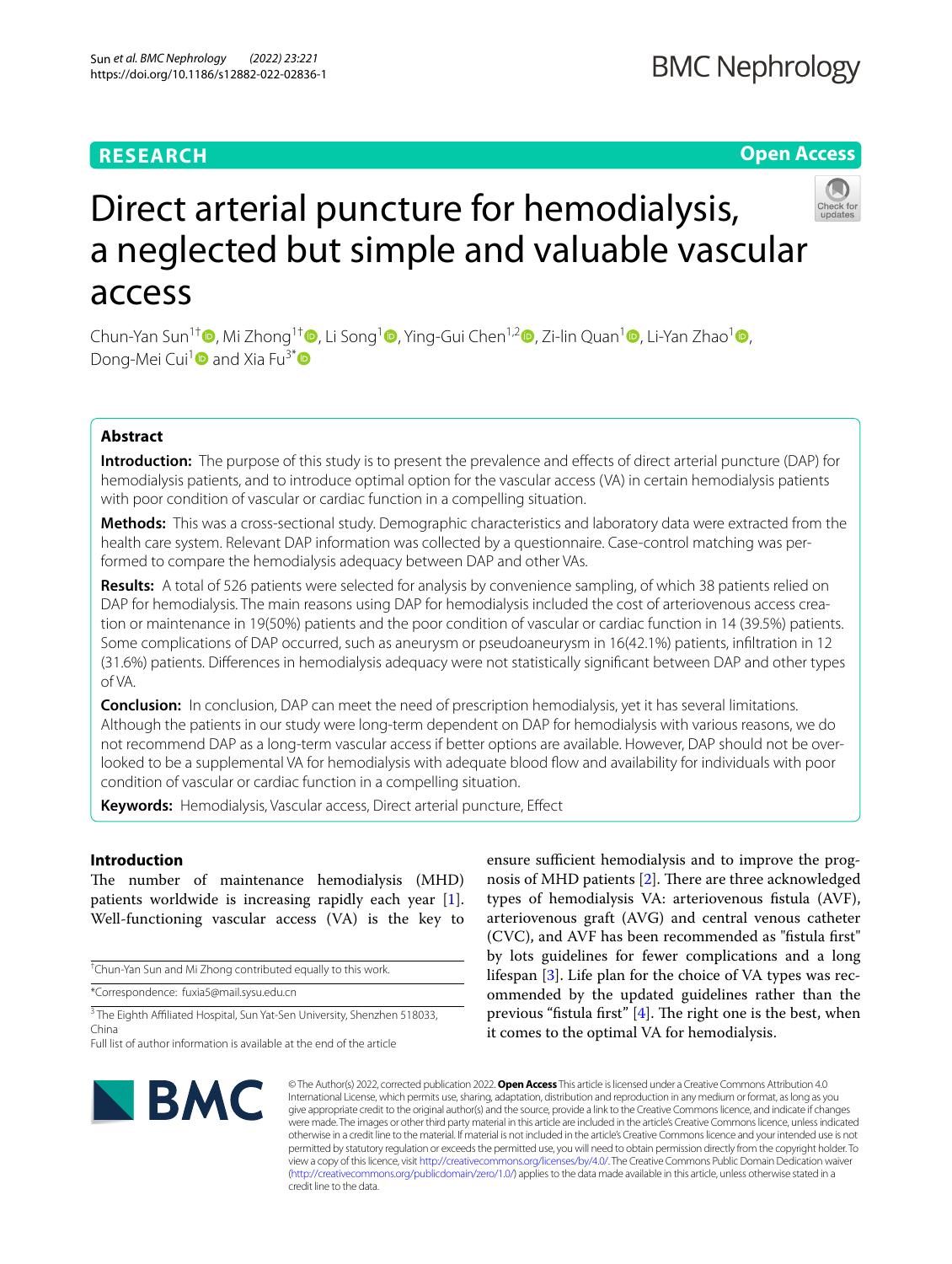Because of the rapid growth of the aging population and the high prevalence of comorbidity, particularly diabetes mellitus, it's really hard for patients undergoing MHD to create and maintain a well-functional AVF [\[5](#page-6-4)]. Some patients exhaust their peripheral veins and do not retain the venous capital necessary for fstula creation [\[6](#page-6-5)], and some other with poor cardiac function cannot afford the burden of arteriovenous shunt on the heart, even if their peripheral veins and/or arteries were available [\[7](#page-6-6)]. Since a renal transplant is not readily available, patients virtually face death in the absence of dialysis therapy [\[8](#page-6-7)]. Hence, it is critically important that VA is available to successfully receive the hemodialysis therapy. In China, direct arterial puncture (DAP) is chosen for 2-needles hemodialysis in some hemodialysis units to deal with the cases where arteriovenous access or catheter cannot be established (Fig. [1](#page-1-0)). DAP is used for the arterial line and peripheral veins or catheter is used as the venous line to return blood. DAP is often performed with diferent gauge metal needles or plastic cannulas depending on patients' artirial condition. In case of a plastic cannula, the core steel needle will be removed after the plastic sleeve is introduced into the artery. The plastic cannula can be introduced into the artery according to the depth and diameter of vessel measured by ultrasound, which is unnecessary while patient's arteries are superfcial.

Arterial puncture is a commonly performed invasive procedure and allows blood pressure measurement, blood sampling for blood gas analysis, and can be used for

В

guiding fuid therapy in critically ill or surgical patients [[9\]](#page-6-8). It also can be adopted for hemodialysis by appropriately sized and material needles, which accounted for 0.1% of VAs in Japan [\[10\]](#page-6-9). Similar to the practice of DAP is cannulation of a superfcialized artery which accounted for 1.8% of VAs in Japan and was reported to be a simple and safe technique with acceptable durability and complication rate  $[11]$  $[11]$  $[11]$ . However, it isn't simple and practicable like DAP because it is not worked until 3 weeks after surgery. This article introduces the prevalence and relevant information about DAP and potential efects of DAP, and aims to introduce the one more option for hemodialysis VA in certain patients.

## **Method**

## **Study design and participants**

This cross-sectional study was carried out from September to November of 2020 in blood purifcation centers in mainland China. The criteria for participants to be eligible for the study were as follows: (1) DAP technique was used for hemodialysis; (2) 18 years or older; (3) without any psychiatric diagnoses based on the SCID-5. Participants were excluded for key missing data.

## **Data Collection and Instrument**

Demographic characteristics and most recent laboratory data was extracted from the health care system. Relevant DAP information were collected by a questionnaire. Charlson Comorbidity Index (CCI) was evaluated by a nephrologist with more than 5-year work experience. Information concerning DAP was evaluated by selfdesigned questionnaire consisting of duration, reasons, location, time of achieving hemostasis after needle withdrawal, complications, Numeric Rating Scales (NRS) for pain. The NRS  $[12]$  $[12]$  $[12]$  is a 11-point scale where the starting point is an extreme of no pain and the end point is the worst pain. A corresponding number was selected on the basis of the pain degrees, which were divided into mild pain (1-3), moderate pain (4-6) and severe pain (7-10). The NRS is superior in this respect for it has greater sensitivity to change and is the most popular for patients when asked to quantify their pain degrees. Urea reduction ratio (URR)= (predialysis blood urine nitrogenpostdialysis blood urine nitrogen)/predialysis blood urine nitrogen. single-pool Kt/V-urea (spKt/V) =  $-\ln(R-\epsilon)$  $0.008 \times T$  +4-3.5R)  $\times$  0.55  $\times$  Weight loss/V. R is the ratio of postdialysis to predialysis blood urine nitrogen; V is body water volume and Weight loss is expressed in the same units; and T is hemodialysis time in hours [[13\]](#page-6-12).

This project was authorized by the Ethics Committees of Guangdong Provincial People's Hospital (No. GDREC2019652H(R1)), and the study was conducted



<span id="page-1-0"></span>Brachial artery; **C** dorsalis pedis artery; **D** Arteriovenous anastomosis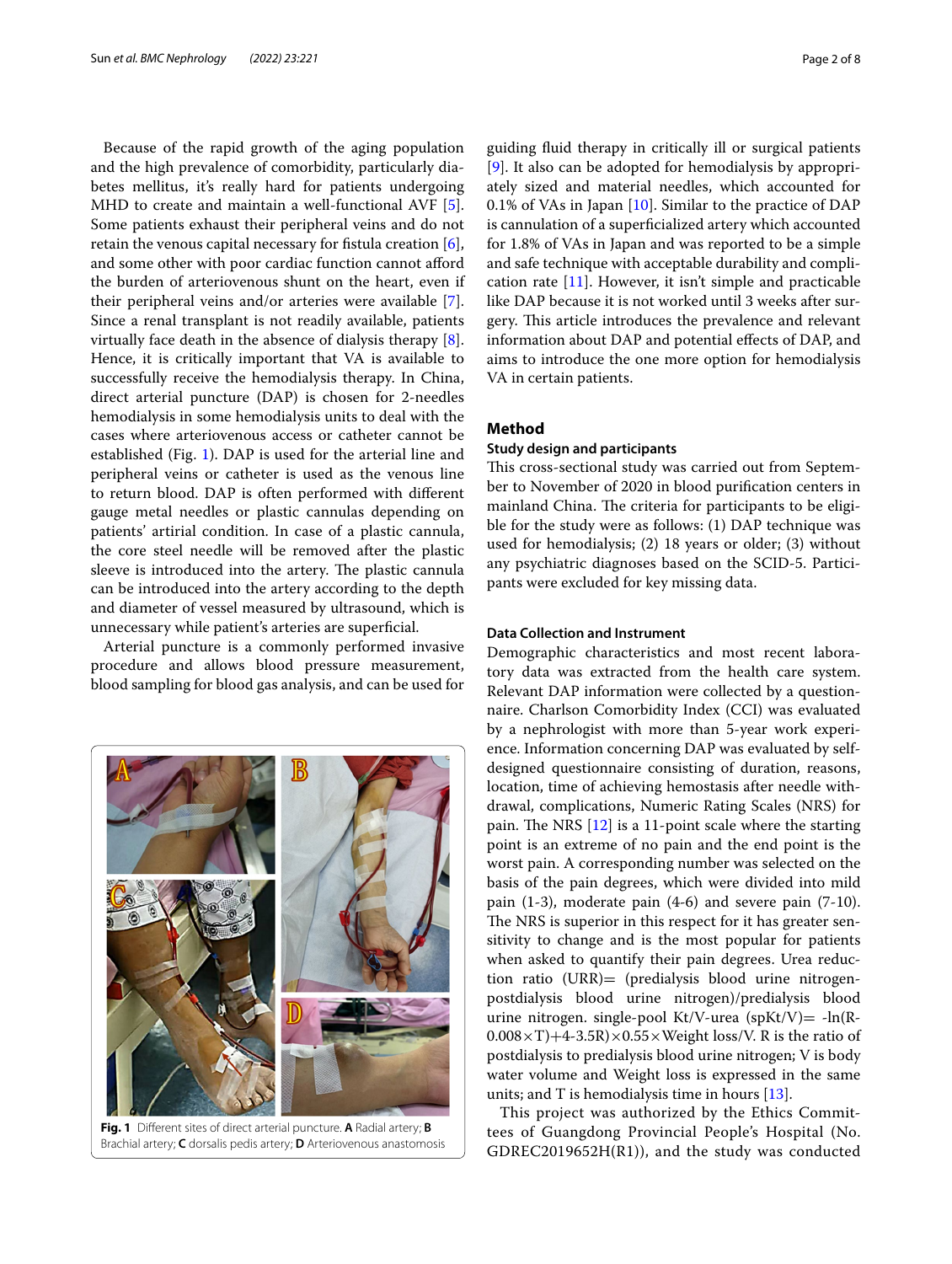in full compliance with national ethical guidelines. All patients signed informed consent.

## **Statistical methods**

Continuous variables are expressed as the mean+1 standard deviation (SD) or median (interquartile range, IQR) as appropriate, t test, ANOVA or Mann-Whitney U test were used to judging the difference between the two groups of data. Discrete variables are presented as percentages. Differences between groups were determined by Chi-square test or Fisher exact test. Case-control matching methods were performed to select control cases from patients with AVF, AVG and CVC respectively to compare the hemodialysis adequacy with patients adopting DAP technique. *P*-values are two sided, with *P*<0.05 considered to indicate a statistically significant difference. IBM SPSS software (version 26.0, Chicago, IL) was used to perform the analysis.

#### <span id="page-2-0"></span>**Table 1** Demographics characteristics of participants

### **Results**

#### **Characteristics of study participants**

A total of 526 patients were selected for analysis by convenience sampling, of which 38 patients [relied](http://www.baidu.com/link?url=eaDh8Hn-yZGJyDB0_h4zBenKd7qY1yX-KNxO-qU49gktQOGTJJg3slTjIbG095st4hRfprQIHRjfhfeGOZyH73y8tvSUCwMmvWbUhyix2ZK) on a vascular access of DAP for hemodialysis. In the 38 patients, 29 patients were males and 9 patients were women; the average age was  $58.95 \pm 11.86$  years; the comorbidities were chronic glomerulonephritis in 15(39.5%) patients and diabetic nephropathies in 8 patients (21.1%). Signifcant diferences between the four groups were observed regarding gender, age, primary disease, CCI, blood pump fow rate and albumin hemoglobin. Detailed data were shown in Table [1.](#page-2-0)

#### **Relevant DAP information**

All DAP procedures were conducted by senior nurses. Among the 38 patients, The cannulation site on radial artery was for  $24$  patients  $(63.2\%)$ . The cannulation site on brachial artery was for 7(18.4%). About the reasons receiving hemodialysis by DAP, 19(50%) patients claimed to be unable to aford the cost of AVF creation

| <b>Items</b>                                    | DAP $(n=38)$           | AVF $(n=374)$         | AVG $(n=33)$         | CVC $(n=81)$          | P       |
|-------------------------------------------------|------------------------|-----------------------|----------------------|-----------------------|---------|
| Gender, n (%)                                   |                        |                       |                      |                       | 0.009   |
| Male                                            | 29(76.3)               | 220(58.8)             | 16(48.5)             | 37(45.7)              |         |
| Female                                          | 9(23.7)                | 154(41.2)             | 17(51.5)             | 44(54.3)              |         |
| Age, year, mean±SD                              | 58.95±11.86            | 58.66±14.34           | 66.39±13.57          | 62.44±17.25           | 0.009   |
| BMI, mean±SD                                    | 21.20±3.76             | 21.77±3.99            | 21.40±3.15           | 20.83±2.95            | 0.204   |
| Primary disease, n(%)                           |                        |                       |                      |                       | < 0.001 |
| Chronic glomerulonephritis                      | 15(39.5)               | 126(33.7)             | 7(21.2)              | 8(9.9)                |         |
| Diabetic nephropathy                            | 8(21.1)                | 99(26.5)              | 11(33.3)             | 43(53.1)              |         |
| Hypertensive nephropathy                        | 5(13.2)                | 70(18.7)              | 7(21.2)              | 12(14.8)              |         |
| Obstructive nephropathy                         | 5(13.2)                | 61(16.3)              | 8(24.2)              | 8(9.9)                |         |
| Others                                          | 5(13.2)                | 18(4.8)               | O(0.0)               | 10(12.3)              |         |
| CCI, median (IQR)                               | 3(2,5)                 | 3(2,3)                | 3(2,4)               | 3(2,4)                | 0.012   |
| Blood pump flow speed, ml/min,<br>$mean \pm SD$ | 224.21±26.57           | 217.83±19.09          | 212.12±15.36         | 200.25±10.24          | < 0.001 |
| ALB, g/L, mean±SD                               | 35.96±4.42             | 36.86±2.80            | 36.37±2.18           | 35.83±2.71            | 0.014   |
| Hemoglobin, g/L, mean±SD                        | 108.24±15.75           | 108.12±12.39          | 107.27±10.86         | 108.06±12.33          | 0.986   |
| WBC,10^9/L, mean±SD                             | $5.94 \pm 2.18$        | $6.16 \pm 2.31$       | $6.48 \pm 2.31$      | $6.19 \pm 2.70$       | 0.812   |
| PLT,10^9/L, mean±SD                             | 171.66±68.48           | 175.99±49.11          | 173.06±55.07         | 175.23±42.69          | 0.954   |
| CRP, mg/L, median (IQR)                         | 5.3(1.00, 12.50)       | 3.27(1.40,7.10)       | 2.66(0.88,8.22)      | 5.90(2.00,8.00)       | 0.095   |
| Calcium, mmol/L, mean±SD                        | $2.26 \pm 0.18$        | $2.30 \pm 0.20$       | $2.30 \pm 0.16$      | $2.27 \pm 0.19$       | 0.567   |
| Potassium, µmol/L, mean±SD                      | $4.68 \pm 0.63$        | 4.76±0.71             | $4.81 \pm 0.64$      | $4.66 \pm 0.69$       | 0.589   |
| Phosphate, µmol/L, mean±SD                      | $1.84 \pm 0.53$        | 1.90±0.57             | 1.82±0.45            | 2.00±0.57             | 0.306   |
| iPTH, pg/ml, median (IQR)                       | 241.60(135.70, 355.90) | 312.50(168.35,538.85) | 335.5(198.80,618.10) | 286.50(141.10,426.50) | 0.572   |
| UA, µmol/L, mean±SD                             | 440.22±112.15          | 462.93±99.74          | 437.47±78.36         | 448.85±123.20         | 0.359   |
| LDL,mmol/L, mean±SD                             | $2.80 \pm 1.43$        | $2.63 \pm 0.87$       | 2.40±0.76            | 2.52±0.87             | 0.228   |

*DAP* Direct arterial puncture; *AVF* Arteriovenous Fistula; *AVG* Arteriovenous Graft; *CVC* Central Venous Catheter; *SD* Standard deviation; *BMI* Body mass index; *IQR* Interquartile range; *CCI* Charlson Comorbidity Index; *ALB* Albumin Hemoglobin; *WBC* White blood cell; *PLT* Platelet count; *CRP* C-reactive protein; *iPTH* Intact parathyroid hormone; *UA* Uric acid; *LDL* Low-density lipoprotein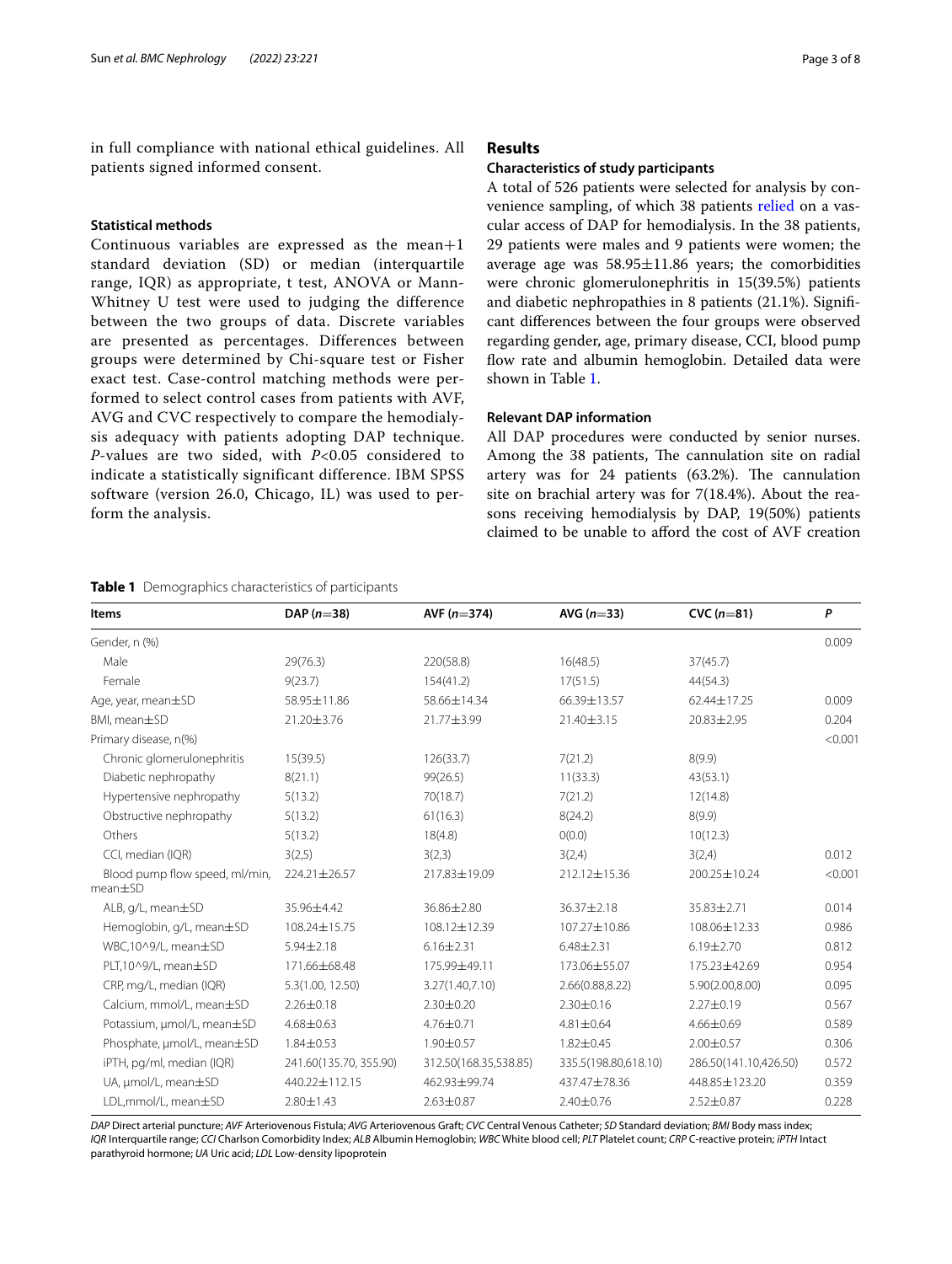or maintenance. 15(39.5%) patients expressed the reason for receiving DAP was that the matured arteriovenous fstula cannot be created because of the poor condition of cardiac function. The manual time-to-hemostasis compression required  $0.5-1$  h in 16 patients (42.1%). There were aneurysm or pseudoaneurysm complications in 16 patients (42.1%). The NRS evaluation was mainly mild pain in 29 patients (76.3%). The average level of URR was  $0.65\pm0.12$ , and the average spKt/V was  $1.33\pm0.30$ . For details, see Table [2](#page-3-0)

## **Comparison of hemodialysis adequacy in patients with diferent types of vascular access**

The patients with DAP were matched with patients with AVF, AVG and CVC respectively in the corresponding hemodialysis center. The details before and after matching were shown in the supplementary tables, and the adequacy of hemodialysis after matching were shown in the Table [3](#page-3-1).

As shown in Table [S1,](#page-6-13) before patients with DAP and AVF were matched, there were signifcant diferences in

| Page 4 of 8 |  |  |  |
|-------------|--|--|--|
|-------------|--|--|--|

<span id="page-3-1"></span>

| Table 3 Comparison of hemodialysis adequacy after case- |  |  |  |
|---------------------------------------------------------|--|--|--|
| control matching                                        |  |  |  |

| <b>Vascular access</b> | SpKt/V          | URR           |  |
|------------------------|-----------------|---------------|--|
| DAP VS AVE             |                 |               |  |
| $DAP(n=38)$            | $1.36 \pm 0.30$ | $0.66 + 0.12$ |  |
| $AVF(n=38)$            | $1.47 + 0.35$   | $0.68 + 0.08$ |  |
| P                      | 0.131           | 0.250         |  |
| DAP VS AVG             |                 |               |  |
| $DAP(n=22)$            | $1.41 + 0.29$   | $0.67 + 0.09$ |  |
| $AVG(n=22)$            | $1.43 + 0.42$   | $0.69 + 0.07$ |  |
| P                      | 0.859           | 0.474         |  |
| DAP VS CVC             |                 |               |  |
| $DAP(n=22)$            | $1.41 + 0.28$   | $0.67 + 0.13$ |  |
| $CVC$ (n=22)           | $1.24 + 0.37$   | $0.69 + 0.06$ |  |
| P                      | 0.072           | 0.468         |  |

*DAP* Direct arterial puncture; *AVF* Arteriovenous Fistula; *AVG* Arteriovenous Graft; *CVC* Central Venous Catheter; *spKt/V* Single-pool Kt/V-urea; *URR* Urea reduction ratio

<span id="page-3-0"></span>

| Items                                                             | All $(n=38)$    |
|-------------------------------------------------------------------|-----------------|
| DAP for permanent hemodialysis access, n (%)                      | 35(92.1)        |
| DAP duration, days                                                | 1428(141, 2950) |
| Location of DAP, n (%)                                            |                 |
| Radial artery                                                     | 24(63.2)        |
| Brachial artery                                                   | 7(18.4)         |
| Arteriovenous anastomosis                                         | 6(15.8)         |
| Femoral artery                                                    | 1(2.6)          |
| Previous vascular aceess before DAP, Minimum~Maximum              | $2 - 7$         |
| Reasons, n (%)                                                    |                 |
| Consideration for the cost and of AVF creation or maintenance     | 19(50)          |
| Poor condition of cardiac function or vascular                    | 15(39.5)        |
| Others                                                            | 6(15.8)         |
| The time-to-hemostasis compression after needle withdrawal, n (%) |                 |
| $0.5 - 1h$                                                        | 16(42.1)        |
| $1-2h$                                                            | 5(13.2)         |
| $2-4h$                                                            | 9(23.7)         |
| $4-6h$                                                            | 8(21.1)         |
| Complications, n (%)                                              | 25(65.8)        |
| Infiltration                                                      | 12(31.6)        |
| Hematoma                                                          | 3(7.9)          |
| Aneurysm or pseudoaneurysm                                        | 16(42.1)        |
| Arteriosclerosis                                                  | 1(2.6)          |
| Infection                                                         | 3(7.9)          |
| NRS score, n (%)                                                  |                 |
| $1 - 3$                                                           | 29(76.3)        |
| $4 - 6$                                                           | 9(23.7)         |

*DAP* Direct arterial puncture; *AVF* Arteriovenous Fistula; *NRS* Numeric Rating Scales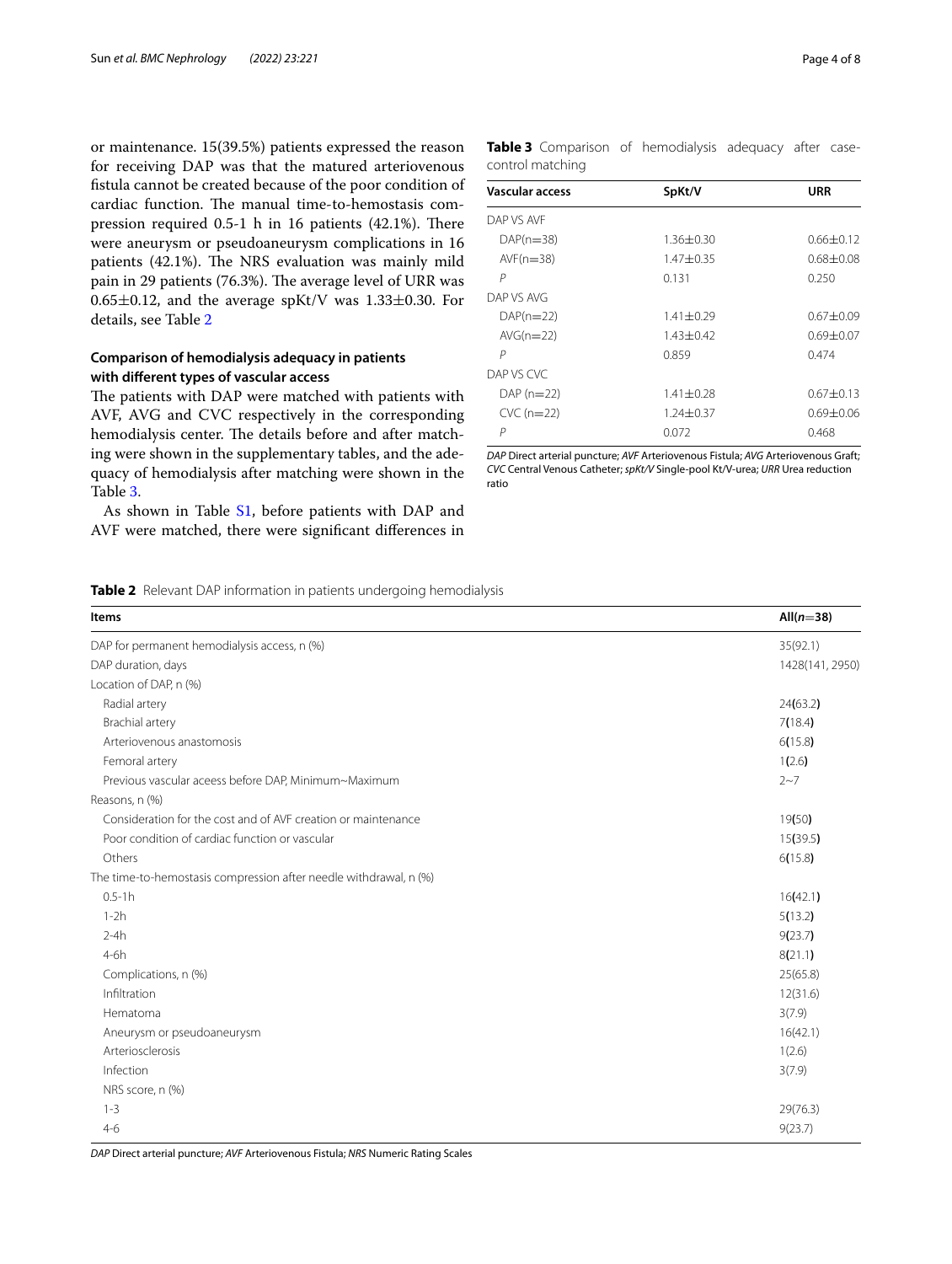gender  $(P=0.036)$  and CCI  $(P=0.040)$  between the two groups. After factors of "center", "gender", "CCI" were matched, the diferences in patients' characteristics between the two groups were not statistically signifcant (*P>*0.05). Finally, 38 cases with DAP and 38 cases with AVF were obtained. The differences of Kt/V  $(P=0.131)$ and URR  $(P=0.250)$  were not statistically significant.

Before patients with DAP and AVG were matched, there were signifcant diferences in gender, age and blood pump flow speed between the two groups  $(P<0.05)$ . Case-control matching methods were performed by "center", "gender", "age", and the diferences in patients' characteristics between the two groups were not statistically signifcant(*P>*0.05). Finally, 22 cases with DAP and 22 cases with AVG were obtained. The differences of Kt/V ( $P=0.859$ ) and URR ( $P=0.474$ ) were not statistically significant. See Table S<sub>2</sub> for the details.

As shown in Table [S3,](#page-6-13) before patients with DAP and CVC were matched, there were signifcant diferences in gender, primary disease and blood pump flow speed between the two groups (*P*<0.05). Case-control matching methods were performed by "center", "gender", and "primary disease". Finally, 22 cases with DAP and 22 cases with catheter were obtained. The differences in patients characteristics between the two groups were not statistically significant(P>0.05). There was no significant difference in value of spKt/V(*P*=0.075) and URR between the two groups  $(P=0.468)$ .

#### **Discussion**

A well-functioning VA is the key to ensuring sufficient hemodialysis and to improving the prognosis of hemodialysis patients [[2\]](#page-6-1). For various reasons such as complications, vascular exhaustion, technical and economic problems, some patients cannot choose arteriovenous access or catheters as VA for hemodialysis. DAP has the advantages of being used for emergency dialysis and low cost. One more choice means one more chance to live for hemodialysis patients.

Our results showed that there were 38(0.43%) patients received maintenance hemodialysis with DAP in 30 hemodialysis centers, Which was less than 1.8% of superfcialization of artery reported by the Statistical Survey Committee of the Japanese Society for Dialysis Therapy among 172,244 patients surveyed  $[14]$ . The median duration of DAP was 1428 days with a interquartile range  $(141 \sim 2950$  days), which not only solved the needs of temporary hemodialysis, but also met the requires of long-term hemodialysis in certain patients. When it comes to reasons for hemodialysis with DAP, 19 (50%) patients claimed to be unwilling to aford the cost of AVF creation or maintenance since DAP could maintain their hemodialysis treatment. All patients in this survey have already established vascular access before applying DAP for more than once, and even up to 7 times. AVFs are the preferred type of access, but the cost associated with creation and maintenance remains high  $[15]$  $[15]$ . The median annual overall cost for each hemodialysis patient was 87,125 Renminbi and more than one-third of the spending was related to VA maintenance  $[16]$  $[16]$  $[16]$ . In fact, both developing and developed countries bear the huge cost of VA maintenance [[17](#page-6-17)]. Although the Chinese government is committed to having universal health coverage, as some medical insurance is voluntary, some patients fail to go through the procedures as required, which afects the reimbursement of medical expenses. In addition, the extra costs undoubtedly increase the burden on hemodialysis patients since their work ability was impaired [\[18](#page-6-18)]. Thus, patients would rather rely on DAP for treatment since the DAP could work successfully with little cost. Secondly, 39.5% of patients expressed the reason for DAP was that the matured arteriovenous fstula cannot be created because of the poor condition of vascular or cardiac function. The rapid growth of the aging population and the high prevalence of comorbidities, particularly diabetes mellitus and peripheral vascular disease, in patients requiring hemodialysis inevitably deteriorate the ability to construct and maintain a conventional AVF because of these patients' insufficient vascular adaptability. In addition, an arteriovenous shunt can increase the heart burden. A decrease in systemic vascular resistance may produce cardiac symptoms which can lead to heart failure due to the arteriovenous shunt [\[19](#page-6-19)]. Such patients virtually face death in the absence of hemodialysis therapy, as a renal transplant is not readily available especially requiring emergency hemodialysis. CVC is efective but related to high infection complications impacting the image, comfort and even life of the patients. The KDOQI clinical practice guideline encouraged the selection of appropriate vascular access according to patient's ESKD Life-Plan [\[4](#page-6-3)] DAP is sure to be a good choice in a certain situation. However, DAP was limited due to complications such as hemorrhage, infection, vascular insufficiency, ischemia, thrombosis, embolization, and neuronal or adjacent structure injury  $[20]$ . Therefore, we must evaluate necessity and feasibility of DAP for patients undergoing hemodialysis.

In this study, 24 cases (63.2%) of DAP were on the radial artery. Radial artery, being easily accessible because of its superficial location, is one of the most preferred sites for DAP and has a low rate of procedural complications [\[9](#page-6-8)]. Radial artery puncture is a relatively safe procedure with an incidence of permanent ischemic complications of 0.09% [\[21](#page-6-21)]. Apart from cannulation on peripheral autologous arteries, 6 cases (15.8%) were punctured on anastomotic sites of abandoned fstula, which is so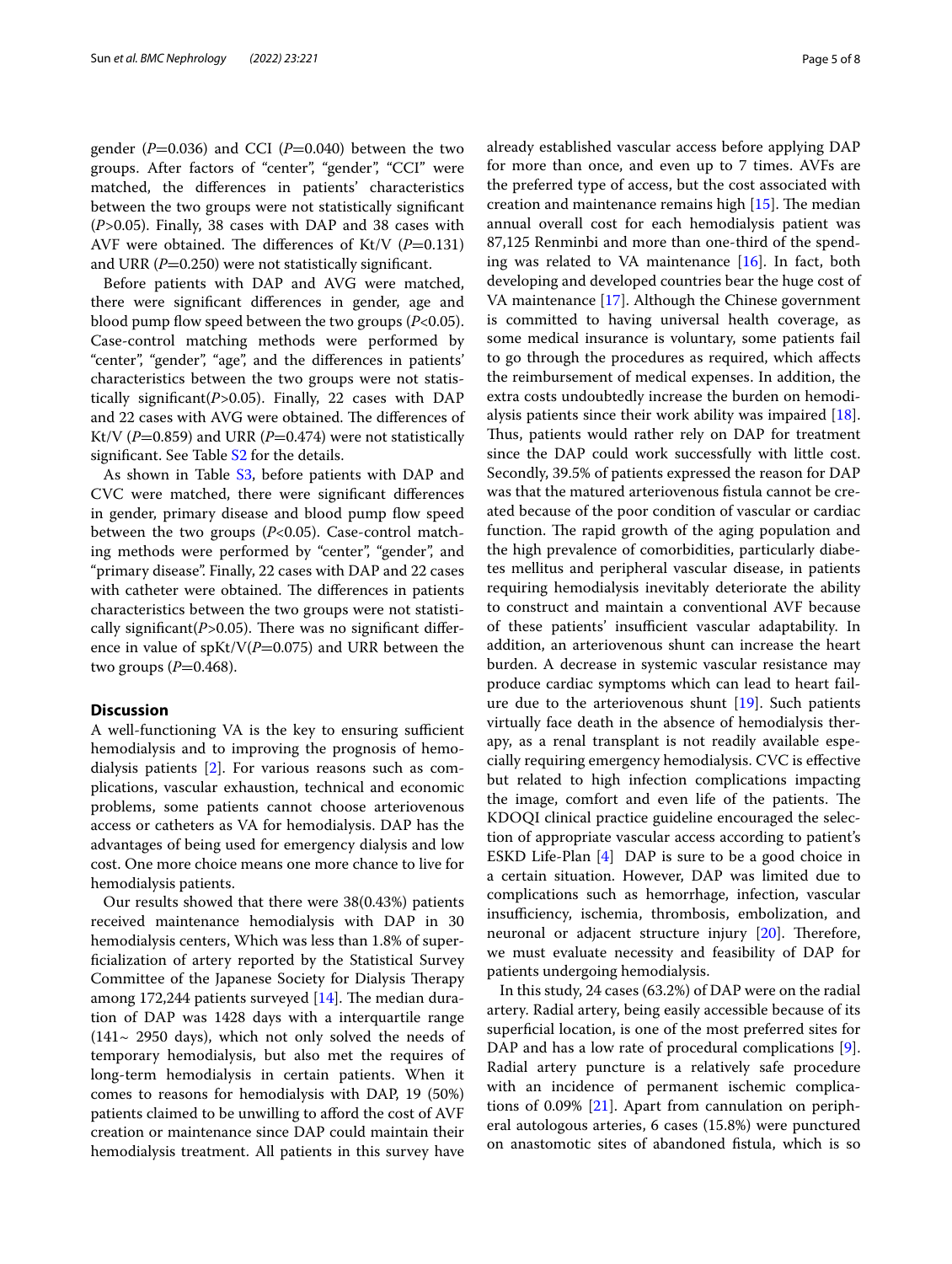full and superficial as to puncture easily. It can be seen that choosing the correct cannulation site is particularly important to reduce complications. In addition, the puncture technique of nurse is vital to the success of DAP. In this survey, all DAP procedures were conducted by senior nurses. As reported, improving the puncture technique of nursing staff and using Doppler ultrasound guided puncture technique can improve the success rate of puncture, avoid injury of blood vessels, and prevent complications such as aneurysm, hematoma and massive bleeding  $[22]$  $[22]$  $[22]$ . The time-to-hemostasis compression after needle withdrawal was 0.5~1 hour among 16(42.1%) patients, Which was slightly longer than AVF cannulation. The methods of hemostasis depend on the different puncture sites. The brachial artery is deeper compared to radial artery, so the time of manual compression should be longer. Lower extremity with DAP should avoid walking before hemostasis. Accurate compressing point and suitable time to hemostasis could efectively reduce the occurrence of hematoma, hemorrhage and pseudoaneurysm. A vascular closure device set onto the skin and punctured by dialysis needle prevents bleeding from the punctured vessels, making hand compression unnecessary [\[23\]](#page-6-23).

When it comes to the pain of cannulation, 29 (76.3%) patients self-reported mild pain during cannulation (NRS: 0~3 scores), indicating that most patients can stand the pain caused by DAP. The feeling of pain might adversely afect patient compliance with dialysis and quality of life. For the patients with pain intolerance, injection of local anesthetic and music therapy could decrease the pain of DAP [[24](#page-6-24)].

As for the complications of DAP, aneurysm or pseudoaneurysm was reported in 16(42.1%) patients, which was one of the most common complications of DAP [\[25](#page-6-25)]. A study involving 28 patients was reported that,1 patient sufer from an infected pseudoaneurysm formation associated with DAP and 2 patients required an aneurysmectomy during 3 years [[11\]](#page-6-10). Another study was reported that patients with hypertension, atrial fbrillation, or chronic kidney disease were more likely to develop a pseudoaneurysm than those without these conditions  $[26]$  $[26]$ . Therefore, when facing with patients prone to develop pseudoaneurysm, nurses should be more cautious and fnd ways to free the patients from pseudoaneurysm. Thrombin and external compression may be efective in treating upper extremity pseudoaneurysms [[27\]](#page-7-1). Another complication more often reported was infltration 12(31.6%) in this study. Whether in arteriovenous access cannulation or DAP, infltration is a very common complication [\[28\]](#page-7-2). Missed cannulation was a vital reason for infltration [\[29](#page-7-3)]. Before cannulation, the risk of missed cannulation could be minimized by fully evaluating the characteristics of the patient and the qualifed nurses [[29](#page-7-3)]. Ultrasound-guided cannulation and choosing appropriate plastic cannulae could decrease complications such as needle injuries caused by needle displacement due to arterial pulsation and restlessness of patients [[4\]](#page-6-3).

The results of this study show that DAP can provide average blood pump speed of 224.21±26.57ml/ min, which was similar to studies on superficial brachial artery [[11\]](#page-6-10), higher than direct vena puncturing on cephalic vein as the infow to dialyzer with a blood roller pump at a low rate of 120 to150ml/min [\[30\]](#page-7-4), Moreover, the results of this study show that DAP was comparable to dialysis adequacy of other VA types. And compared with patients using CVC, there seems to be higher dialysis adequacy. It may be that when the VA is CVC, repeated circulation occurs and the inadequacy of dialysis happens for the relatively close distance between the inflow and outflow holes of the catheter  $[31]$  $[31]$ , Therefore, DAP can achieve the required prescribed blood pump flow and adequacy of hemodialysis.

### **Limitations**

This research has inherent shortcomings in crosssectional research. First, the patency of DAP was not included in this study. Second, the efect of DAP is affected by the nurse's puncture technique. Third, the key of successful cannulation of DAP depends on the patients themselves naturally superfcial artery, which may be the selection bias we could not avoid. In addition, DAP are limitted with the complications of aneurysm or pseudoaneurysm. We suggest improving the puncture technique and the safety of DAP with Color Doppler ultrasound or other advanced equipment and patients education rather than abandoning the direct arterial puncture technique that may paly an important role in saving patients under emergency conditions.

#### **Conclusions**

In conclusion, DAP can meet the needs of prescription hemodialysis. Yet it may be limited for its difficulty of puncture and complications such as aneurysm or pseudoaneurysm, it is necessary for well-qualifed nurses to fully evaluate the characteristics of patients, carefully puncture and provide the knowledge of avoiding complications to patients. We found that with the equipment and well evaluation to ensure successful DAP, this shuntless access permits adequate blood fow and has theoretical advantages for some patients, particularly those with impaired cardiac function. Although the patients in our study were long-term dependent on DAP for hemodialysis with various reasons, we do not recommend DAP as a long-term vascular access if better options are available.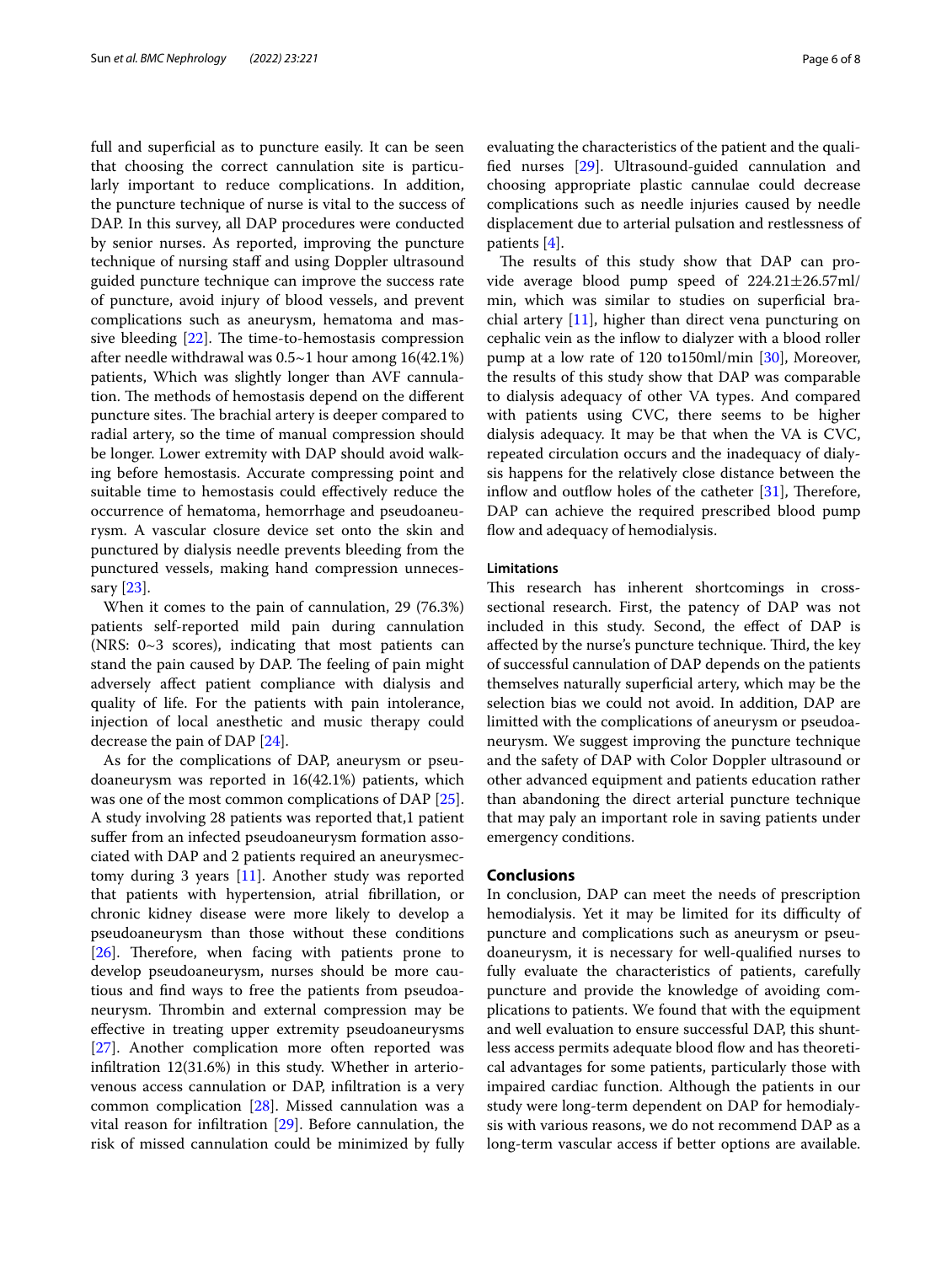DAP provides immediate availability for hemodialysis, so it may be an appropriate choice saving patients in emergent or compelling situation. Consequently, we call for this DAP technology not to be lost.

#### **Abbreviations**

MHD: Maintenance hemodialysis; VA: Vascular access; AVF: Arteriovenous fstula; AVG: Arteriovenous graft; CVC: Central venous catheter; DAP: Direct arterial puncture; NRS: Numeric Rating Scales; URR: Urea reduction ratio; SD: Standard deviation; IQR: Interquartile range; CCI: Charlson Comorbidity Index.

## **Supplementary Information**

The online version contains supplementary material available at [https://doi.](https://doi.org/10.1186/s12882-022-02836-1) [org/10.1186/s12882-022-02836-1](https://doi.org/10.1186/s12882-022-02836-1).

<span id="page-6-13"></span>**Additional fle 1: Table S1.** Demographics characteristics of participants with DAP and AVF. **Table S2.** Demographics characteristics of participants with DAP and AVG. **Table S3.** Demographics characteristics of participants with DAP and CVC.

#### **Acknowledgments**

Not applicable.

#### **Author' contributions**

CY.S., MZ. and X.F. designed the study. CY.S. and MZ. wrote the initial paper. All authors except the above contributed to the study and approved the fnal manuscript.

#### **Funding**

This work was supported by Science and Technology Program of Guangzhou, China (202102080292) and Medical Scientifc Research Foundation of Guang‑ dong Province of China (A2020635).

#### **Availability of data and materials**

The datasets generated during and analyzed during the current study are not publicly available due to individual privacy restriction on medical records but are available from the corresponding author on reasonable request.

#### **Declarations**

#### **Ethics approval and consent to participate**

The present study protocol was reviewed and approved by the Institutional Review Board of Guangdong Provincial People's Hospital (approval number: GDREC2019652H(R1)). Informed consent was obtained by all subjects when they were enrolled. The study was conducted in full compliance with national ethical guidelines.

#### **Consent for publication**

Not applicable.

#### **Competing interests**

All the authors declared no competing interest.

#### **Author details**

<sup>1</sup> Division of Nephrology, Guangdong Provincial People's Hospital, Guangdong Academy of Medical Sciences, Guangzhou 510080, China. <sup>2</sup> School of Nursing, Southern Medical University, Guangzhou 510515, China. <sup>3</sup>The Eighth Affiliated Hospital, Sun Yat-Sen University, Shenzhen 518033, China.

#### Received: 15 March 2022 Accepted: 23 May 2022 Published online: 23 June 2022

#### **References**

- <span id="page-6-0"></span>1. Bello AK, Levin A, Tonelli M, Okpechi IG, Feehally J, Harris D, et al. Assessment of global kidney health care status. JAMA. 2017;317:1864–81.
- <span id="page-6-1"></span>2. Bray BD, Boyd J, Daly C, Donaldson K, Doyle A, Fox JG, Innes A, Khan I, Peel RK, Severn A, Shilliday I, Simpson K, Stewart GA, Traynor J, Metcalfe W. Vascular access type and risk of mortality in a national prospective cohort of haemodialysis patients. QJM. 2012;105:1097-103.
- <span id="page-6-2"></span>3. NKFKW G. KDOQI clinical practice guidelines and clinical practice recommendations for vascular access. Am J Kidney Dis. 2006;48:S176–322.
- <span id="page-6-3"></span>4. Lok CE, Allon M, Roberts C. KDOQI clinical practice guideline for vascular access: 2019 update. Am J Kidney Dis. 2020;4(suppl 2):S1–S164.
- <span id="page-6-4"></span>5. Al-Balas A, Lee T, Young CJ, Barker-Finkel J, Allon M. Predictors of initiation for predialysis arteriovenous fstula. Clin J Am Soc Nephrol. 2016;11:1802–8.
- <span id="page-6-5"></span>6. Vachharajani TJ, Agarwal AK, Asif A. Vascular access of last resort. Kidney Int. 2018;93:797–802.
- <span id="page-6-6"></span>7. Amerling R, Ronco C, Kuhlman M, Winchester JF. Arteriovenous fstula toxicity. Blood Purif. 2011;31:113–20.
- <span id="page-6-7"></span>8. Rhee CM, Chou JA, Kalantar-Zadeh K. Dialysis prescription and sudden death. Semin Nephrol. 2018;38:570–81.
- <span id="page-6-8"></span>9. Maitra S, Ray BR, Bhattacharjee S, Baidya DK, Dhua D, Batra RK. Distal radial arterial cannulation in adult patients: A retrospective cohort study. Saudi J Anaesth. 2019;13:60–2.
- <span id="page-6-9"></span>10. Kukita K, Ohira S, Amano I, Naito H, Azuma N, Ikeda K, et al. 2011 update Japanese Society for Dialysis Therapy Guidelines of Vascular Access Construction and Repair for Chronic Hemodialysis. Ther Apher Dial. 2015;19(Suppl 1):1–39.
- <span id="page-6-10"></span>11. Nakamura T, Suemitsu K, Nakamura J. Superfcialization of brachial artery as efective alternative vascular access. J Vasc Surg. 2014;59:1385–92.
- <span id="page-6-11"></span>12. Williamson A, Hoggart B. Pain: A review of three commonly used pain rating scales. J Clin Nurs. 2005;14:798–804.
- <span id="page-6-12"></span>13. Foundation NK. KDOQI Clinical Practice Guideline for Hemodialysis Adequacy: 2015 update. Am J Kidney Dis. 2015;66:884–930.
- <span id="page-6-14"></span>14. Therapy JSOD. Current status of dialysis therapy in Japan (as of December 31, 2008) (in Japanese). Jpn Soc. 2010;43:1–35.
- <span id="page-6-15"></span>15. Feldman ZM, Liu LB, Abramowitz SD, Faries PL, Marin ML, Schanzer HR, et al. Hemodialysis vascular access: Rising costs as a surrogate marker for patency and function of arteriovenous fstulas. Ann Vasc Surg. 2017;38:136–43.
- <span id="page-6-16"></span>16. Wang F, Yang C, Long J, Zhao X, Tang W, Zhang D, et al. Executive summary for the 2015 Annual Data Report of the China Kidney Disease Network (CK-NET). Kidney Int. 2019;95:501–5.
- <span id="page-6-17"></span>17. Ozieh MN, Bishu KG, Dismuke CE, Egede LE. Trends in healthcare expenditure in United States adults with chronic kidney disease: 2002-2011. Bmc Health Serv Res. 2017;17:368.
- <span id="page-6-18"></span>18. de Jong RW, Boezeman EJ, Chesnaye NC, Bemelman FJ, Massy ZA, Jager KJ, et al. Work status and work ability of patients receiving kidney replacement therapy: Results from a European survey. Nephrol Dial Transplant. 2021;13:gfab300.
- <span id="page-6-19"></span>19. Hartley JL, Sharma A, Taha L, Hestletine T. High-output cardiac failure secondary to high-output arteriovenous fstula: Investigations, management and defnitive treatment. BMJ Case Rep. 2020;13:1–3.
- <span id="page-6-20"></span>20. Cousins TR, O'Donnell JM. Arterial cannulation: A critical review. AANA J. 2004;72:267–71.
- <span id="page-6-21"></span>21. Brzezinski M, Luisetti T, London MJ. Radial artery cannulation: A comprehensive review of recent anatomic and physiologic investigations. Anesth Analg. 2009;109:1763–81.
- <span id="page-6-22"></span>22. Hill K, Sharp R, Childs J, Esterman A, Le Leu R, Juneja R, et al. Cannulation practices at haemodialysis initiation via an arteriovenous fstula or arteriovenous graft. J Vasc Access. 2020;21:573–81.
- <span id="page-6-23"></span>23. Lentini P, de Cal M, Chronopoulos A, Cruz D, Nalesso F, Garzotto F, et al. An innovative technology for safe needle disconnection after hemodialysis. J Vasc Access. 2011;12:239–43.
- <span id="page-6-24"></span>24. Kishida M, Yamada Y, Inayama E, Kitamura M, Nishino T, Ota K, et al. Efectiveness of music therapy for alleviating pain during haemodialysis access cannulation for patients undergoing haemodialysis: A multifacility, single-blind, randomised controlled trial. Trials. 2019;20:631.
- <span id="page-6-25"></span>25. Aoun J, Hattar L, Dgayli K, Wong G, Bhat T. Update on complications and their management during transradial cardiac catheterization. Expert Rev Cardiovasc Ther. 2019;17:741–51.